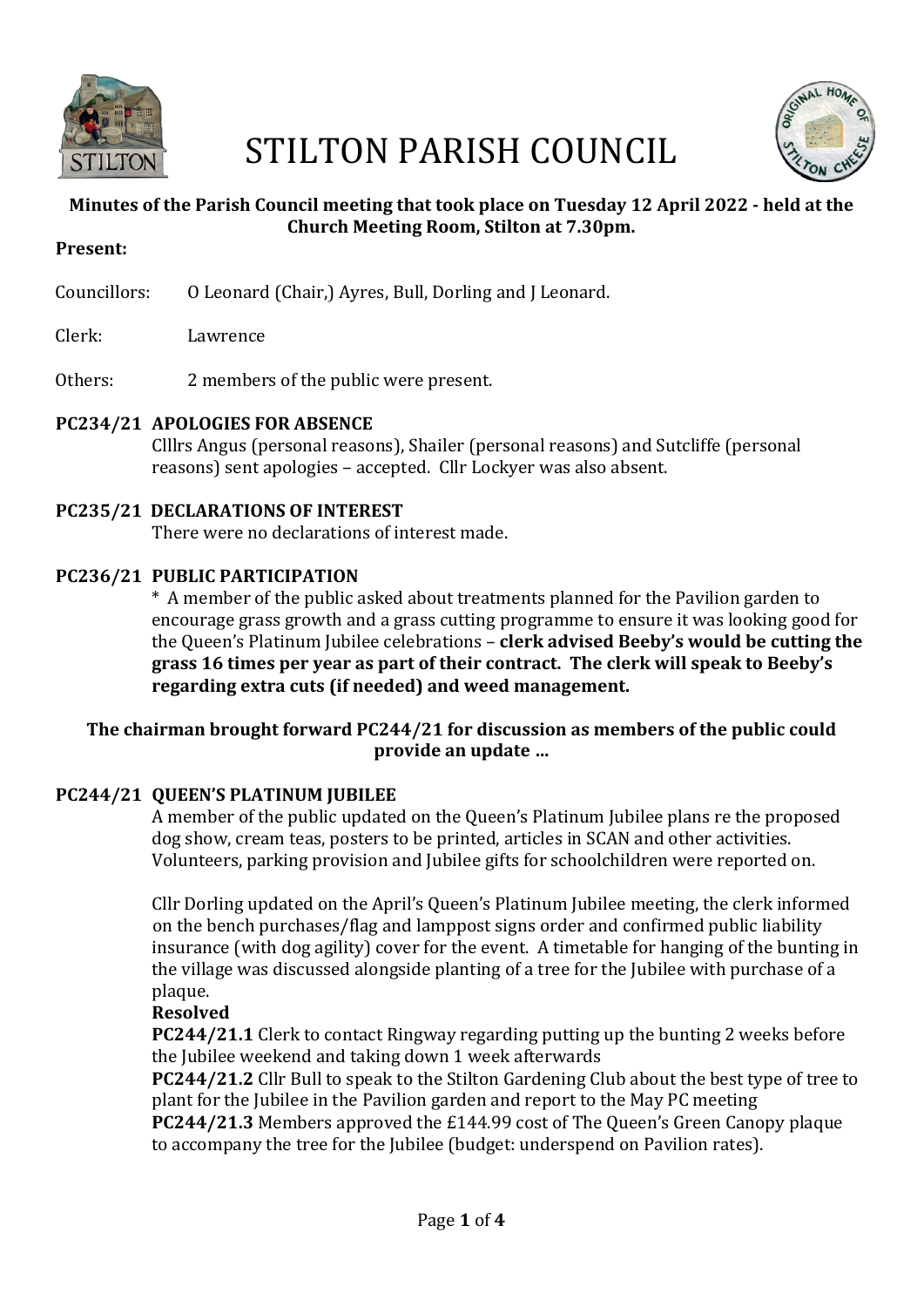# **PC237/21 MINUTES**

#### **Resolved**

That the minutes of the Parish Council meeting on Tuesday 8 March 2022 and the Extraordinary Meeting on Wednesday 18 March 2022 be confirmed as a correct record and were signed by the chairman.

# **PC238/21 REPORTS FROM DISTRICT AND COUNTY COUNCILLORS**

District Councillor Alban and County Councillor Bywater were unable to attend.

#### **PC239/21 FINANCIAL REPORT**

The clerk/RFO provided the bank reconciliation for March, April's wage report and the cash book summery (previously circulated). Expenditure for April was detailed including CAPALC fees  $(E628.90)$  and John Griffen tree payment  $(E400)$ .

#### **Resolved**

Expenditure for April was approved (see below)

| To:                       | Reason:                                      | Amount:  | <b>Authorised Ref:</b> |
|---------------------------|----------------------------------------------|----------|------------------------|
| Fergusons                 | Village Maintenance                          | 1,709.60 | OSA1906,s.164          |
| Businesswatch             | Call outs                                    | 42.00    | LGA76, s.19            |
| Businesswatch             | Alarm/CCTV monthly maintenance               | 126.03   | LGA76, s.19            |
| <b>Staff wages</b>        | Clerk, Pav Administrator, Caretaker salaries | 2,837.98 | LGA72,s.112            |
| <b>HMRC</b>               | Employee tax/NI and employer NI              | 347.78   | LGA72,s.112            |
| <b>NEST</b>               | Employee/employer pension contribution       | 56.70    | LGA72, s.112           |
| <b>HDC</b>                | Parish Room rates                            | 173.55   | LGA72, s.133           |
| <b>HDC</b>                | Pavilion rates                               | 670.00   | LGA76,s19              |
| <b>PWLB</b>               | Loan payment for Pavilion                    | 2,268.10 | LGA2003, S1, p2        |
| <b>Working Turf</b>       | Pitch maintenance                            | 894.84   | PHA1875, s. 164        |
| <b>EON</b>                | <b>Pavilion Electricity</b>                  | 147.21   | LGA76,s.19             |
| <b>EON</b>                | <b>Pavilion Gas</b>                          | 303.58   | LGA76,s.19             |
| <b>BT</b>                 | Pavilion broadband                           | 16.07    | LGA76, s.19            |
| EE                        | Staff mobile - Pavilion                      | 10.03    | LGA76,s19              |
| Julie Thompson            | Pavilion cleaning - March                    | 120.00   | LGA76,s.19             |
| Scribe (Starboard)        | Annual Bookings software                     | 680.40   | LGA72, s.111           |
| <b>ICCM</b>               | Annual Membership                            | 95.00    | LGA72, s.111           |
| <b>KT McPartlin</b>       | Pav tank emptying (3170)                     | 120.00   | LGA76,s.19             |
| <b>KT McPartlin</b>       | Pav tank emptying (3181)                     | 120.00   | LGA76, s.19            |
| <b>IONOS</b>              | Website hosting/emails                       | 16.79    | LGA72,s.111            |
| <b>Fenland Stoneworks</b> | <b>Turning of Memorial Plaques (GOR)</b>     | 120.00   | LGA72, s.111           |
| JP Griffin                | Tree works at Barn Close                     | 400.00   | LGA72, s.111           |
| Sureshines                | Bus shelter cleaning/phone box clean         | 135.00   | LGA53, s.4             |
| <b>CAPALC</b>             | Annual fee and DPO insurance                 | 628.90   | LGA72, s.111           |
| <b>Barclays</b>           | Account charges                              | 24.03    | LGA72, s.151           |
| <b>Business Waste</b>     | Extra weight charge                          | 2.74     | LGA76, s.19            |
| <b>Business Waste</b>     | Pavilion bin emptying                        | 20.99    | LGA76, s.19            |
| Pressure Refresher        | Pavillion carpet cleaning                    | 80.00    | LGA72, s.111           |
| SPC credit card           | <b>Virtual Landline</b>                      | 7.96     | LGA72, s.111           |
| SPC credit card           | Cess pit tool                                | 10.90    | LGA72, s.111           |
| SPC credit card           | Stationary/cleaning products                 | 48.40    | LGA72, s.111           |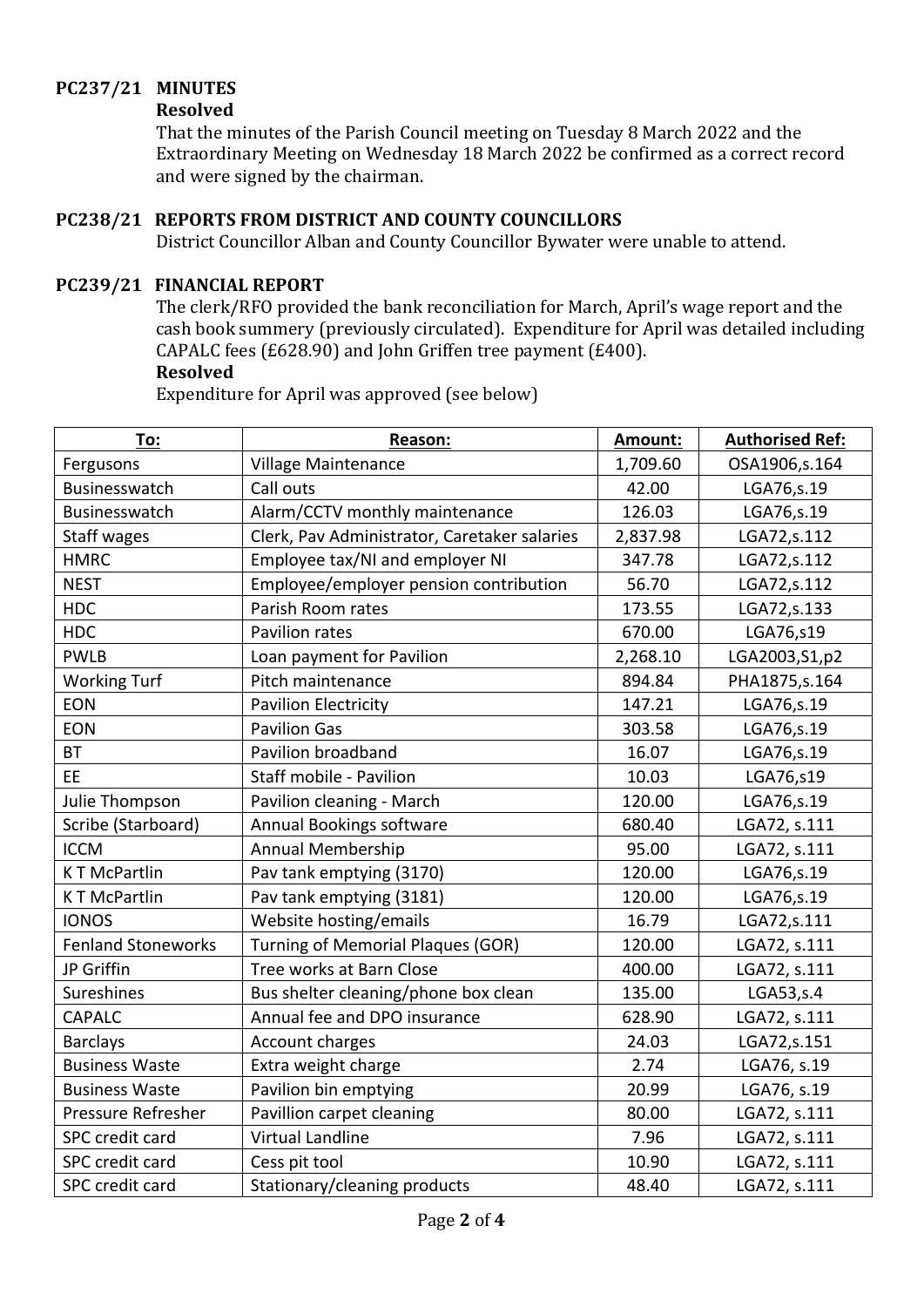| Church Meeting Room   Room hire for March meeting  | 20.00     | LGA72, s.111 |
|----------------------------------------------------|-----------|--------------|
| Church Meeting Room   Room hire for April meetings | 10.00     | LGA72, s.111 |
| <b>Monthly total:</b>                              | 12,264.58 |              |

## **PC240/21 PURCHASE OF GALA CLOSE OPEN LAND**

Cllr O Leonard presented the re-drafted business plan and the clerk reported on communication from Roger Taylor/Jelson's re contract wording. Members voted on purchasing Gala Close Open land from Jelson Homes. **Resolved**

**Members voted to purchase the Gala Close Open land from Jelson Homes - all in favour.** 

## **PC241/21 HUMAN RESOURCES, POLICIES AND PROCEDURES COMMITTEE**

The chairman of the committee provided a report from the meeting on  $04/04/22$ .

#### **PC242/21 PAVILION**

Members discussed a Pavilion deep clean. The clerk updated on Scribe Bookings and members considered 14 hours overtime for the Pavilion Administrator to input data to enable migrating onto the new system. Members evaluated the new booking form for complimentary Pavilion use. The clerk reported on football club fees and members discussed revising current charges/football tournament costs. Recent vandalism on the footballer's container/dug outs was highlighted and the Pavilion Garden, a grass cutting schedule and weed control, reiterated. The clerk also outlined an initial hire request (new regular user) for member's feedback.

#### **Resolved**

**PC242/21.1** Jodie-Rose was authorised 20 extra cleaning hours for a Pavilion deep clean  $(max. cost: £200)$ 

**PC242/21.2** 14 hours overtime for the Pavilion Administrator to migrate data onto Scribe Bookings was authorised

**PC242/21.3** The booking form for complimentary Pavilion use was approved following a small change

**PC242/21.4** Stilton Colts to be given a 25% discount from 01/05/22

**PC242/21.5** Stilton Colts to be asked to apply for an SPC Small Grant Award to cover the costs of the football tournament costs

**PC242/21.6** Pavilion Administrator to report vandalism around the Pavilion to the police 

**PC242/21.7** An introductory period was approved for a new Pavilion user to cover June, July and August (baby massage).

## **PC243/21 VILLAGE MAINTENANCE CONTRACTS**

The clerk informed on the new village contract with Beeby's (commenced:  $04/04/22$ ) and members voted on Ferguson's creating the hanging baskets for this year.  **Resolved**

A £1,120.00 (£80 per basket) spend for Ferguson's to remove, empty, refill, plant and re-hang hanging baskets in early Jun was approved.

#### **PC245/21 DEFIBRILLATORS**

Costs and current donations received for the 2 defibrillators were illustrated as below, a plaque for the Pavilion defibrillator was detailed and information provided on the football's defibrillator.